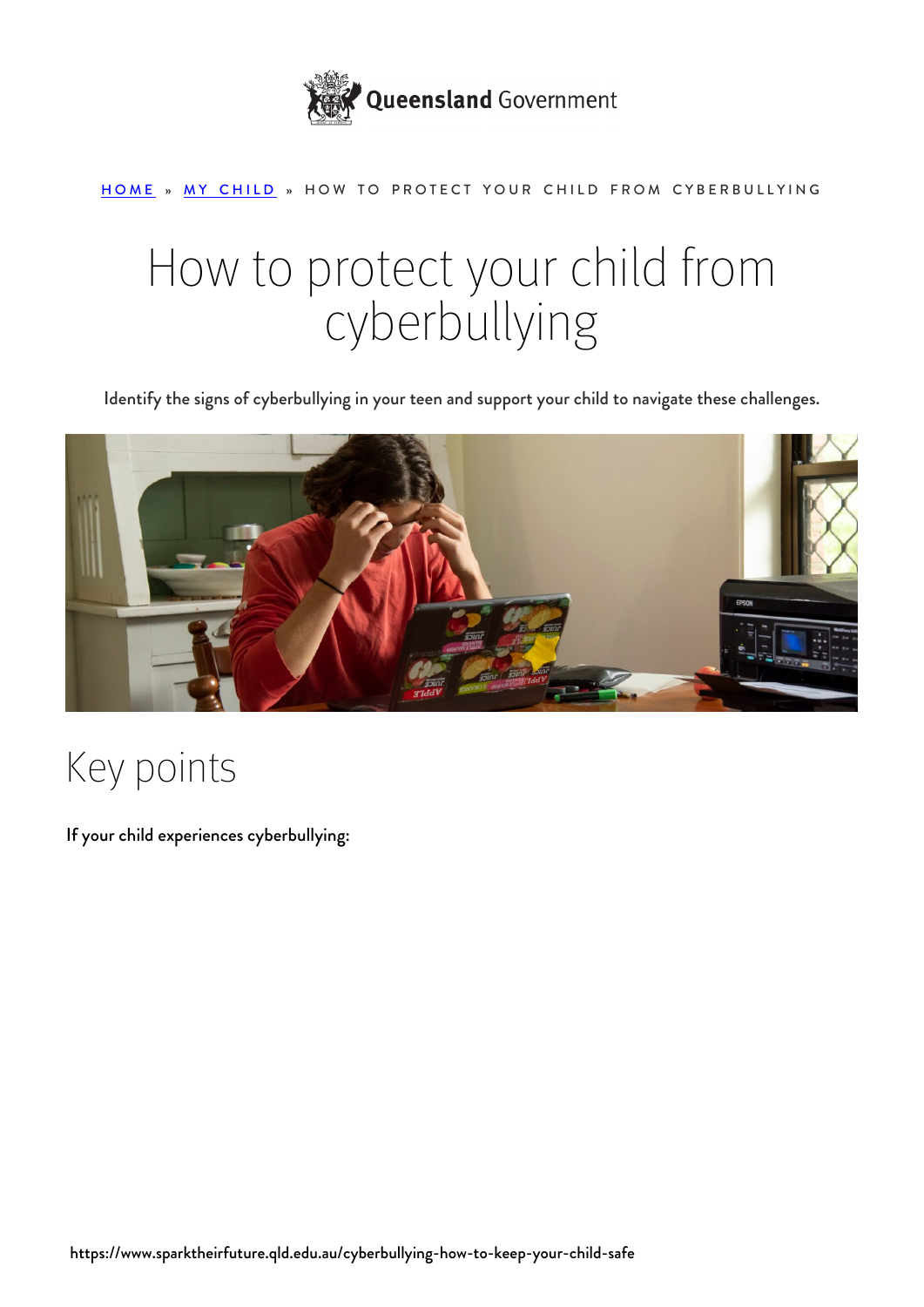

Stay Calm. Your child needs to see that you are in control.

> There is help. You can talk to your child's school to seek advice and support or access other support through Kids Helpline, eheadspace, the e-Safety Commissioner or Parentline.



Listen to your child. Let them tell you how they feel and let them know you're on their side.

While the Internet and other digital technologies are a great way for students to learn and socialise, using them also comes with risks, cyberbullying being one of them. Our schools work hard to promote online behaviour that is safe and responsible, and there are also things you can do to help you and your kids navigate the pitfalls of the digital world and avoid cyberbullying.

#### What cyberbullying looks like

Cyberbullying is when a person uses digital technologies like mobile phones, email and social media to deliberately harass, humiliate, embarrass, impersonate, torment, threaten, pick on, or intimidate another person. Cyberbullying can involve:

- sending, posting or sharing mean, harmful or false content about someone
- posting or sharing personal or private information to cause embarrassment or humiliation
- posting insulting or embarrassing photos or videos
- spreading nasty rumours about people online
- creating fake accounts to be unkind or to harass someone
- excluding people from online games and social forums
- trolling or harassing someone online.

This [Dolly's Dream parent hub fact sheet](https://parenthub.dollysdream.org.au/wp-content/uploads/2019/07/Types-of-cyberbullying_V2.pdf) has more information about the different types of cyberbullying.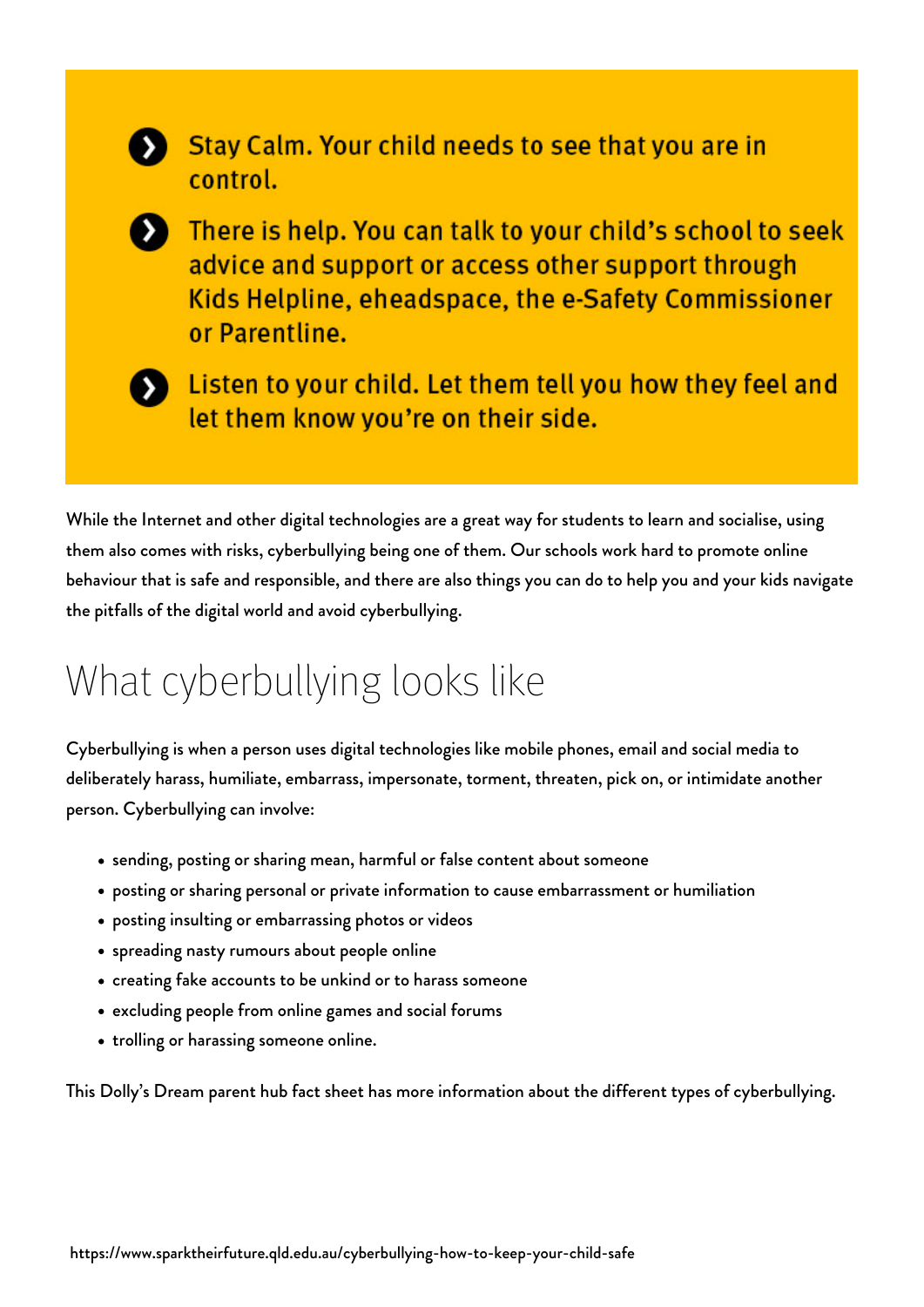# How cyberbullying is a form of bullying

For some young people, the troubles they experience at school don't end when they get home. That's because cyberbullying can be quickly shared, spread and viewed at any time of the day or night and it can leave a permanent record in cyberspace about someone. Cyberbullying can:

- happen any time
- involve a large audience
- be hard to escape
- be hard to remove.

### How you can help prevent cyberbullying

- Explain to your child what cyberbullying looks like.
- Connect with your child and reassure them that they can come to you or another trusted adult with any concerns they have.
- Set guidelines around your child's use of digital devices.
- Teach respect and responsibility for online behaviour.
- Monitor your child's online activities and tailor your approach to suit your child's age and maturity.
- Attend events at school where cyberbullying is being discussed.
- Watch for signs that your child seems anxious, fearful, withdrawn, or uninterested in school or being with former friends.
- Remind your child to treat others the way they would like to be treated.
- Discuss with your child the impact cyberbullying can have on others.
- Praise them when they behave responsibly online.

#### Signs to look out for

Here are some of the signs that may indicate your child is being cyberbullied:

- avoiding school and dropping out of sport and other activities
- changing moods, behaviour, self-harm or expressing suicidal thoughts
- looking anxious, sad, embarrassed, angry or physically sick
- has trouble sleeping or loss of appetite
- socialising less with family and friends
- noticeable increases or decreases in device use, including texting
- is upset during or after being online.

https://www.sparktheirfuture.qld.edu.au/cyberbullying-how-to-keep-your-child-safe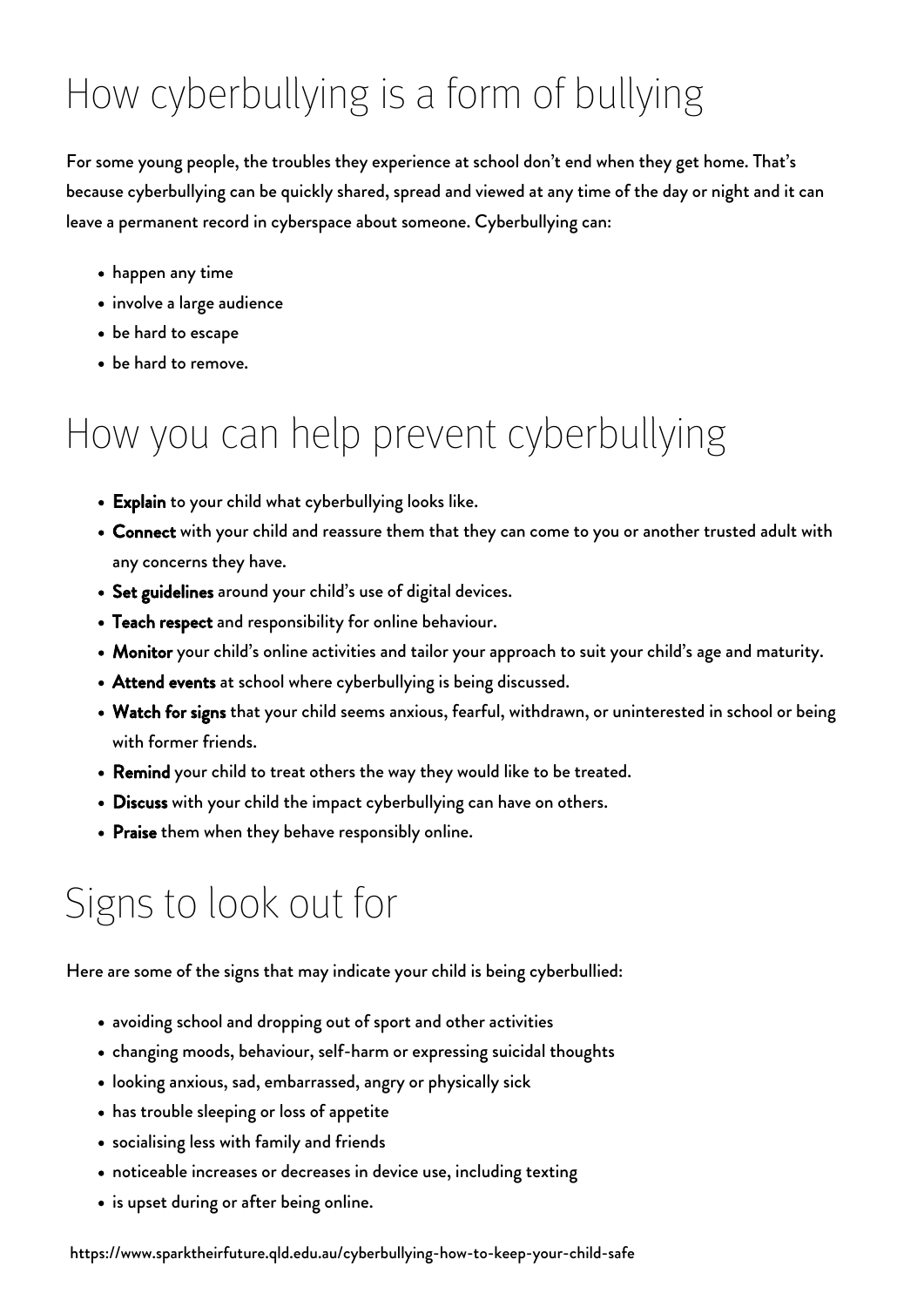## What to do if your child is the cyberbully

Unlike physical bullying where kids can see the impact of their behaviour, those who bully online cannot easily see how their online behaviour hurts others. If you find out your child is cyberbullying, it's important to acknowledge the situation and remain calm. Talk to your child without disrespecting or judging them and remember that your child isn't the problem; their behaviour is. Here are [ten tips from Dolly's Dream](https://parenthub.dollysdream.org.au/wp-content/uploads/2019/07/Ten-tips-if-your-child-is-the-bully_V2.pdf) to help you if your child is the bully.

## What to do if your child is being cyberbullied

It's important to step in if you're concerned about your child being cyberbullied as your support is vital to your child's wellbeing.

- . Listen to your child and don't jump in too quickly to fix the problem without your child's feedback.
- Reassure your child that you are there to help them if they want it.
- Work together with the school if someone from school is involved. Make sure your child is comfortable with this and has a say in the process.
- Understand the nature of the bullying, how frequent it is, and who is involved.
- Collect information by taking screenshots of the bullying material and note the dates and times. However, if the bullying material involves sexualised images, be aware that possessing or sharing such images of people under 18 may be a crime, even if you have just taken a screenshot to use as evidence.
- Advise your child not to retaliate or respond to bullying messages and help them block or unfriend the person who is cyberbullying them.
- Report the material if you need to get it removed. You can make a [cyberbullying report to eSafety](https://www.esafety.gov.au/report/cyberbullying) on your child's behalf if they are under 18.
- Resist the temptation to ban your child from using the internet or her mobile phone as this could make your child less likely to share their online problems and isolate them from friends who might support them online.
- Encourage your child to stay engaged in interests they enjoy with other young people and activities involving their extended family so they feel loved.
- Provide support options to your child such as [Kids Helpline,](https://kidshelpline.com.au/parents) [eheadspace](https://headspace.org.au/eheadspace/) or the [eSafety Commissioner.](https://www.esafety.gov.au/parents/big-issues/cyberbullying)

#### Resources to help you